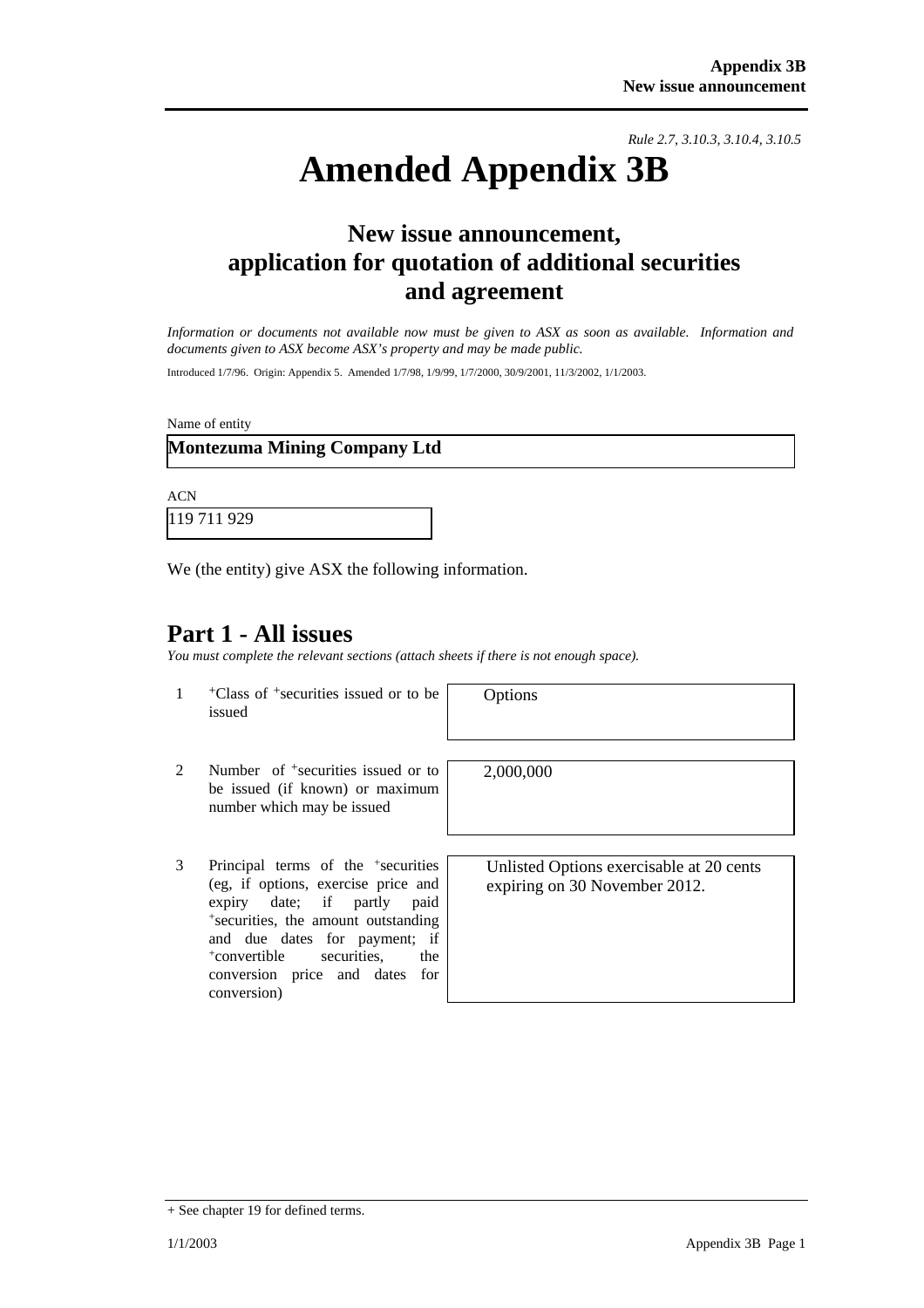4 Do the +securities rank equally in all respects from the date of allotment with an existing <sup>+</sup>class of quoted +securities? If the additional securities do not rank equally, please state: • the date from which they do • the extent to which they participate for the next dividend, (in the case of a trust, distribution) or interest payment • the extent to which they do not rank equally, other than in relation to the next dividend, distribution or interest payment No 5 Issue price or consideration Nil 6 Purpose of the issue (If issued as consideration for the acquisition of assets, clearly identify those assets) Pursuant to shareholder approval at the Annual General Meeting of the Company held on 13 November 2008. 7 Dates of entering <sup>+</sup>securities into uncertificated holdings or despatch of certificates 13 November 2008 Number  $|$  + Class 8 Number and  $\dagger$ class of all +securities quoted on ASX (*including* the securities in clause 2 if applicable) 41,693,570 16,150,267 Ordinary Shares 31 August 2011 – 20 cent options

<sup>+</sup> See chapter 19 for defined terms.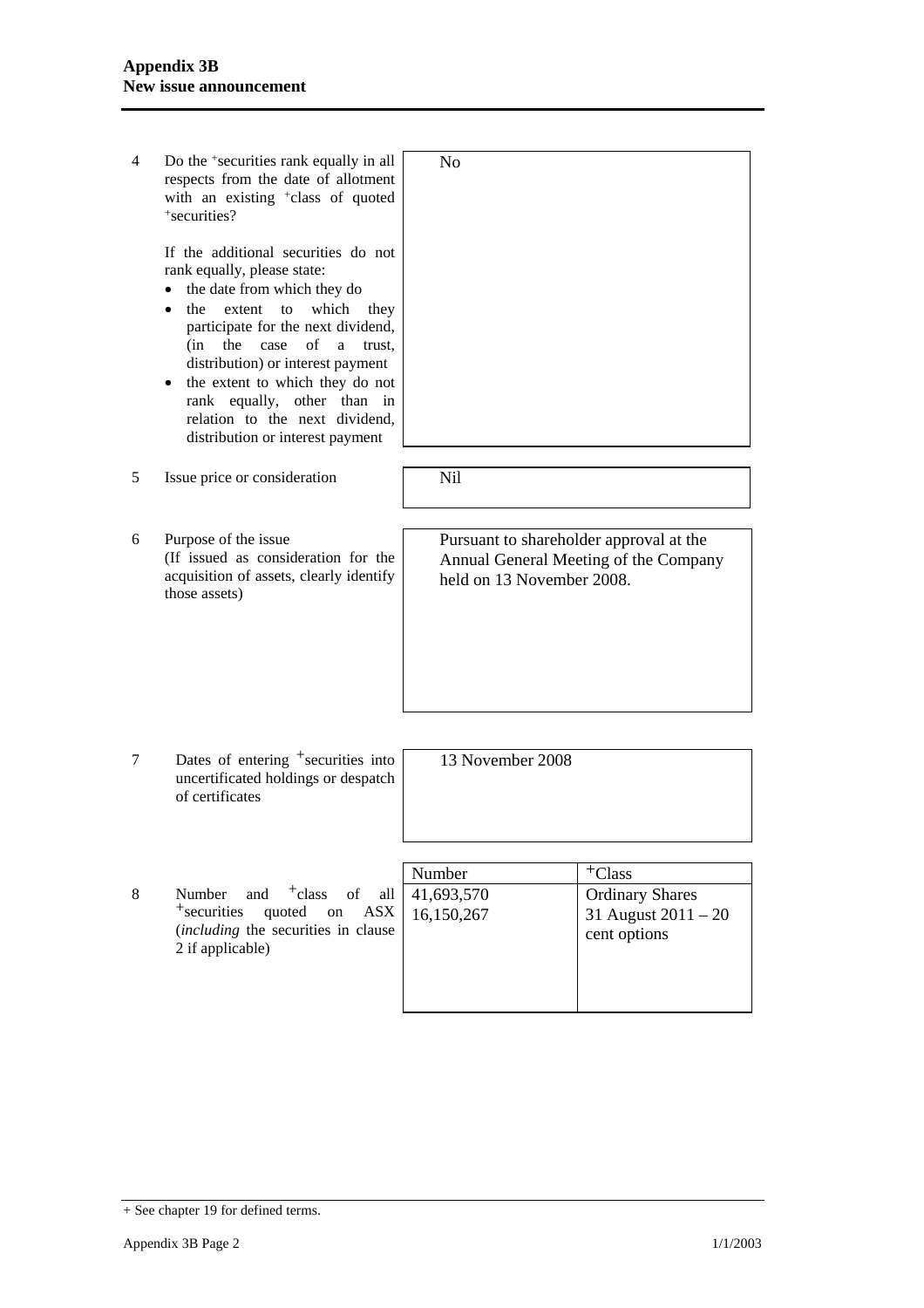|   |                                                                                                                                                | Number    | $+C$ lass                |
|---|------------------------------------------------------------------------------------------------------------------------------------------------|-----------|--------------------------|
| g | Number<br><sup>+</sup> class<br>- of<br>all<br>and<br>*securities not quoted on ASX<br>(including the securities in clause<br>2 if applicable) | 4,500,000 | 31 August $2011 - 35$    |
|   |                                                                                                                                                |           | cent options             |
|   |                                                                                                                                                | 1,350,000 | 2 March $2012 - 20$      |
|   |                                                                                                                                                |           | cent options             |
|   |                                                                                                                                                | 1,500,000 | 23 July $2011 - 35$ cent |
|   |                                                                                                                                                |           | options                  |
|   |                                                                                                                                                | 2,000,000 | 30 November $2012 -$     |
|   |                                                                                                                                                |           | 20 cent options          |
|   |                                                                                                                                                |           |                          |

10 Dividend policy (in the case of a trust, distribution policy) on the increased capital (interests)

N/A

# **Part 2 - DELETED – NOT APPLICABLE**

## **Part 3 - Quotation of securities**

*You need only complete this section if you are applying for quotation of securities* 

- 34 Type of securities (*tick one*)
- 

3

(a)  $\bigvee$  Securities described in Part 1

(b) All other securities

Example: restricted securities at the end of the escrowed period, partly paid securities that become fully paid, employee incentive share securities when restriction ends, securities issued on expiry or conversion of convertible securities

If the +securities are +equity securities, the names of the 20 largest holders of the

#### **Entities that have ticked box 34(a) Additional securities forming a new class of securities**

*Tick to indicate you are providing the information or documents*

5 additional +securities, and the number and percentage of additional +securities held by those holders 3 6 If the +securities are +equity securities, a distribution schedule of the additional +securities setting out the number of holders in the categories 1 - 1,000 1,001 - 5,000 5,001 - 10,000 10,001 - 100,000 100,001 and over 3 7 A copy of any trust deed for the additional +securities

#### **Quotation agreement**

<sup>+</sup> See chapter 19 for defined terms.